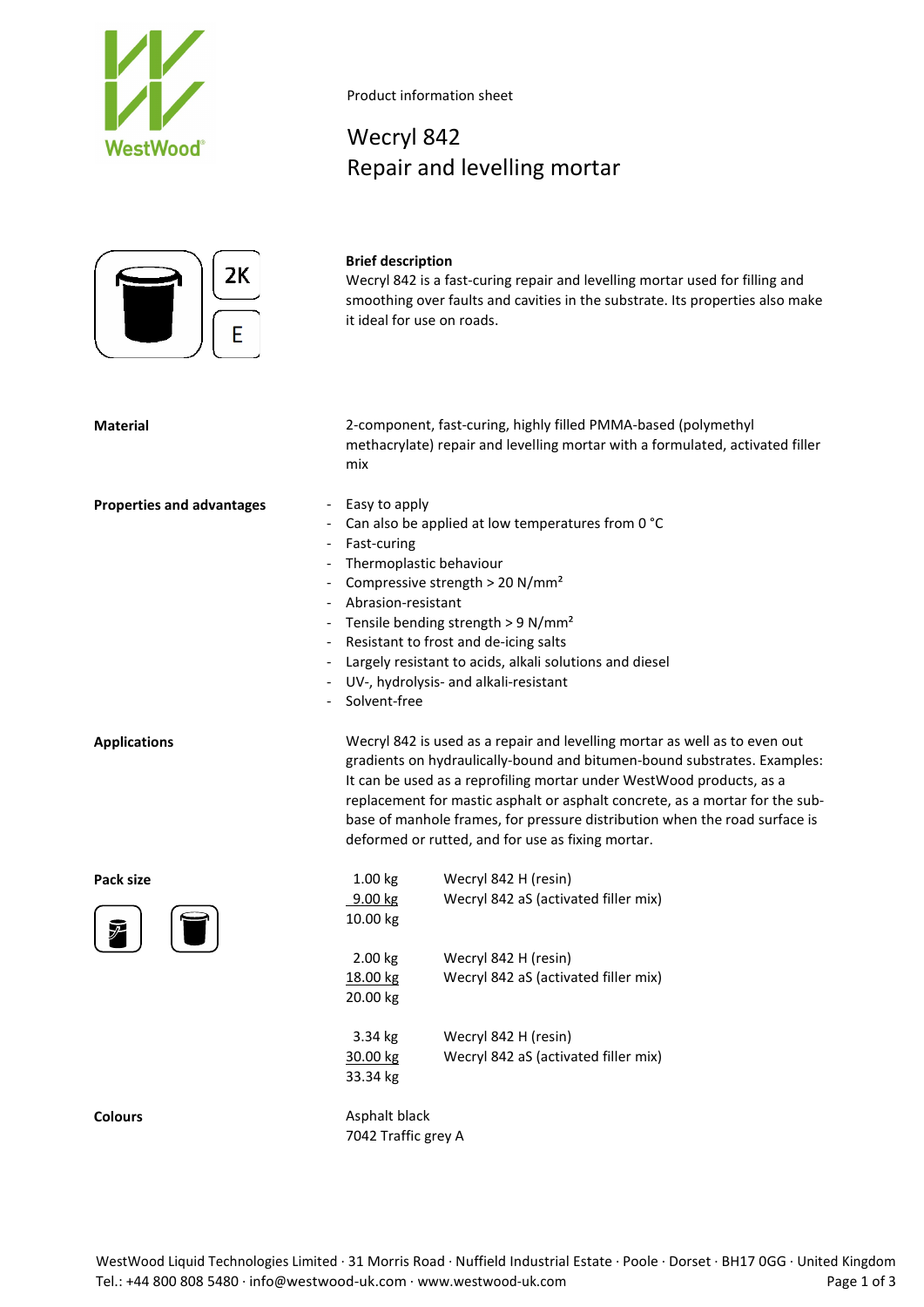

**Application conditions Temperatures**





Product information sheet

# Wecryl 842 Repair and levelling mortar

**Storage** Store products sealed in their original packaging and in a cool, dry and frostfree place. Avoid warm storage areas (> 30 °C) even for brief periods, for example on site. Consequently, the products must not be exposed to direct sunlight nor kept in a vehicle. The unopened product has a shelf life of at least 3 months after delivery. After removing some of the contents, reseal the containers so they are airtight.

The product can be applied within the following temperature ranges:

| Product    | Temperature range, in °C |                |               |
|------------|--------------------------|----------------|---------------|
|            | Air                      | Substrate*     | Material      |
| Wecryl 842 | $-5$ to $+35$            | $+3$ to $+50*$ | $+3$ to $+30$ |

\* The substrate temperature must be at least 3 °C above the dew point during application and curing.

#### **Moisture**

The relative humidity must be  $\leq$  90%. The surface to be coated must be dry and ice-free. The surface must be protected from moisture until the coating has hardened.

|                    | Reaction times for Wecryl 842 (at 20<br>°C) |
|--------------------|---------------------------------------------|
| Pot life           | approx. 12 min                              |
| Rainproof          | approx. 30 min                              |
| Can be walked on/  |                                             |
| overcoated         | approx. 1 hour                              |
| <b>Curing time</b> | approx. 3 hours                             |

Higher temperatures will reduce reaction times, while lower temperatures will increase reaction times.

Wecryl 842 aS (activated filler mix) Wecryl 842 H (resin) Wecryl 842  $2.61$  g/m<sup>2</sup> 0.99 g/ml 2.13 g/ml

**Product application Application equipment / tools**

For mixing the product: - Stirrer with spiral mixer head

For applying the product:

- Smoothing trowel

**Substrate preparation** The mortar is applied on top of the hardened WestWood Wecryl Primer.

WestWood Liquid Technologies Limited · 31 Morris Road · Nuffield Industrial Estate · Poole · Dorset · BH17 0GG · United Kingdom Tel.: +44 800 808 5480 · info@westwood-uk.com · www.westwood-uk.com example are example as a Page 2 of 3

#### **Reaction times**

**Consumption rates** 2.2 kg/m² per mm layer thickness

**Technical data** Density: